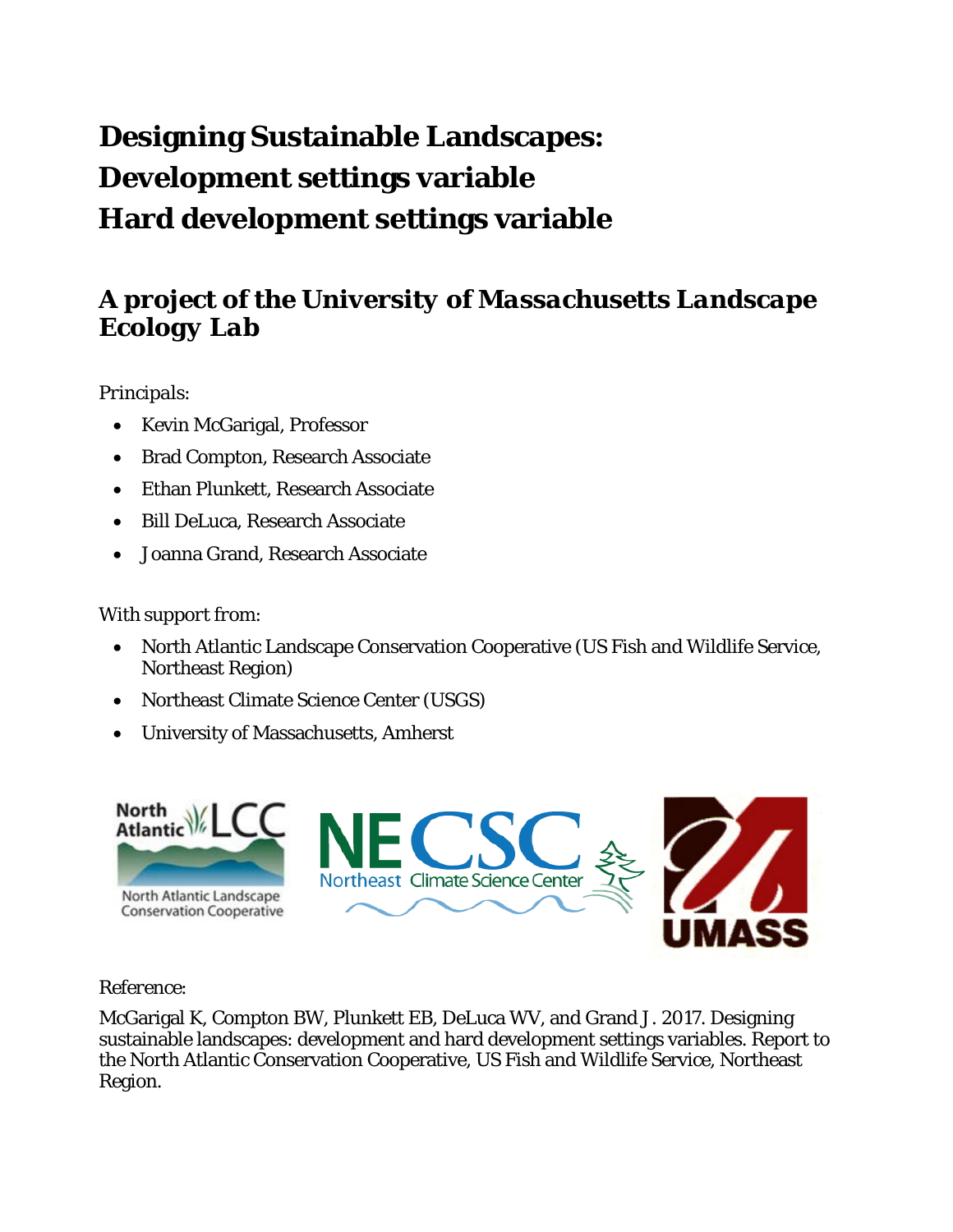### **General description**

Development and hard development are two of several ecological settings variables that collectively characterize the biophysical setting of each 30 m cell at a given point in time (McGarigal et al 2017). Development represents all development, scaled from 0 to 10 by development intensity. Hard development is a subset of development, with a value of 1 for very high intensity development only (**Fig. 1**). Both layers come from DSLland, the primary landcover map. These are dynamic settings variables, increasing with future urban growth.



**Figure 1.** The development (a) and hard development (b) layers for Boston.

## **Use and interpretation of this layer**

These two ecological settings variables are used for the similarity and connectedness ecological integrity metrics. Separating hard development from all development allows it to be given considerably more weight for the ecological distance component of connectivity. In essence, this allows development to be treated as very dissimilar to all natural types, while hard development is treated as essentially infinitely dissimilar.

These layers carry the following assumptions:

• Development classes are well-distinguished, and completely and accurately mapped. Most classes come from NLCD, which does a poor job of representing low-intensity roadside development in rural areas (see DSLland document, McGarigal et al 2017). Roads and railroads ultimately come from Open Street Map, which does a good job of representing roads for these purposes.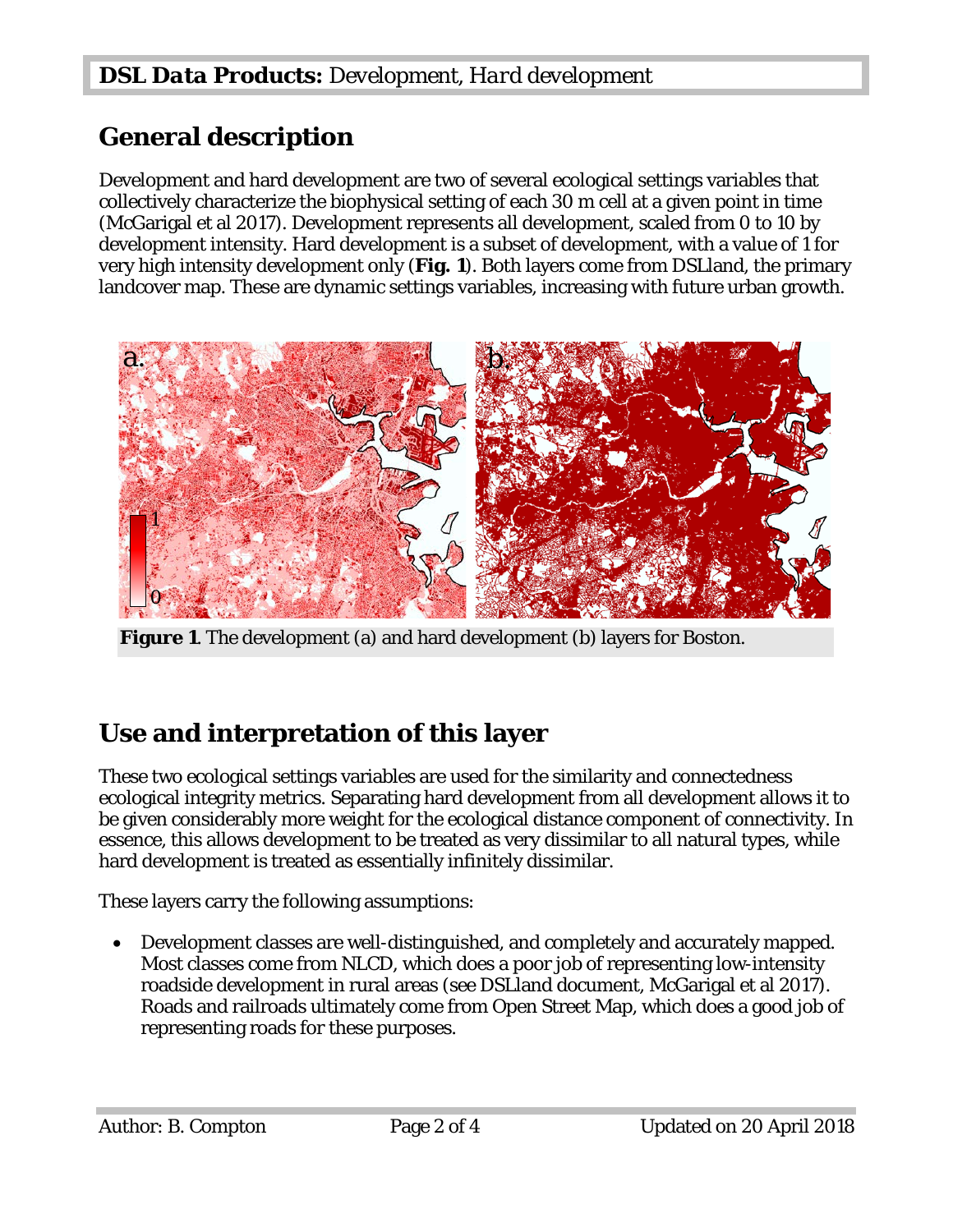• The weights assigned to development classes are meaningful. As the weights were assigned by opinion rather than an empirical model, this assumption is difficult to assess, other than by noting that the resulting layers seem to pass a gut check.

## **Derivation of this layer**

#### *Data sources*

- DSLland. Our integrated landcover layer (see DSLland document, McGarigal et al 2017, for details). Ultimate sources for development classes were:
	- National Land Cover Database (NLCD), 2011 [\(https://www.mrlc.gov/nlcd2011.php\)](https://www.mrlc.gov/nlcd2011.php).
	- Open Street Map (OSM). We used this open-source global map of roads [\(http://www.openstreetmap.org\)](http://www.openstreetmap.org/) as our source of linework for roads and railroads. Data were downloaded in July 2015.

#### *Algorithm*

These two layers were assigned weights according to **Table 1**.

| <b>Landcover</b>             | <b>Development</b> | <b>Hard Development</b> |
|------------------------------|--------------------|-------------------------|
| Dam                          | 10                 | л                       |
| Developed – high intensity   | 10                 |                         |
| Developed – medium intensity | 8                  |                         |
| Developed - low intensity    | $\overline{5}$     | $\Omega$                |
| Developed - open space       | $\overline{5}$     | $\Omega$                |
| Roads                        | $\overline{5}$     |                         |
| <b>Trains</b>                | $\overline{5}$     |                         |
| Culvert/bridge               | $\overline{5}$     |                         |
| <b>Barren</b> land           | $\overline{5}$     | 0                       |
| Pasture/hay                  | $\overline{5}$     | $\bf{0}$                |
| <b>Cultivated crops</b>      | 5                  | 0                       |

**Table 1**. Weights assigned to development classes.

*Future timesteps*. Development and hard development were updated for land that is developed in future timesteps by the urban growth model (see technical document on urban growth, McGarigal et al 2017) using the same weights as above.